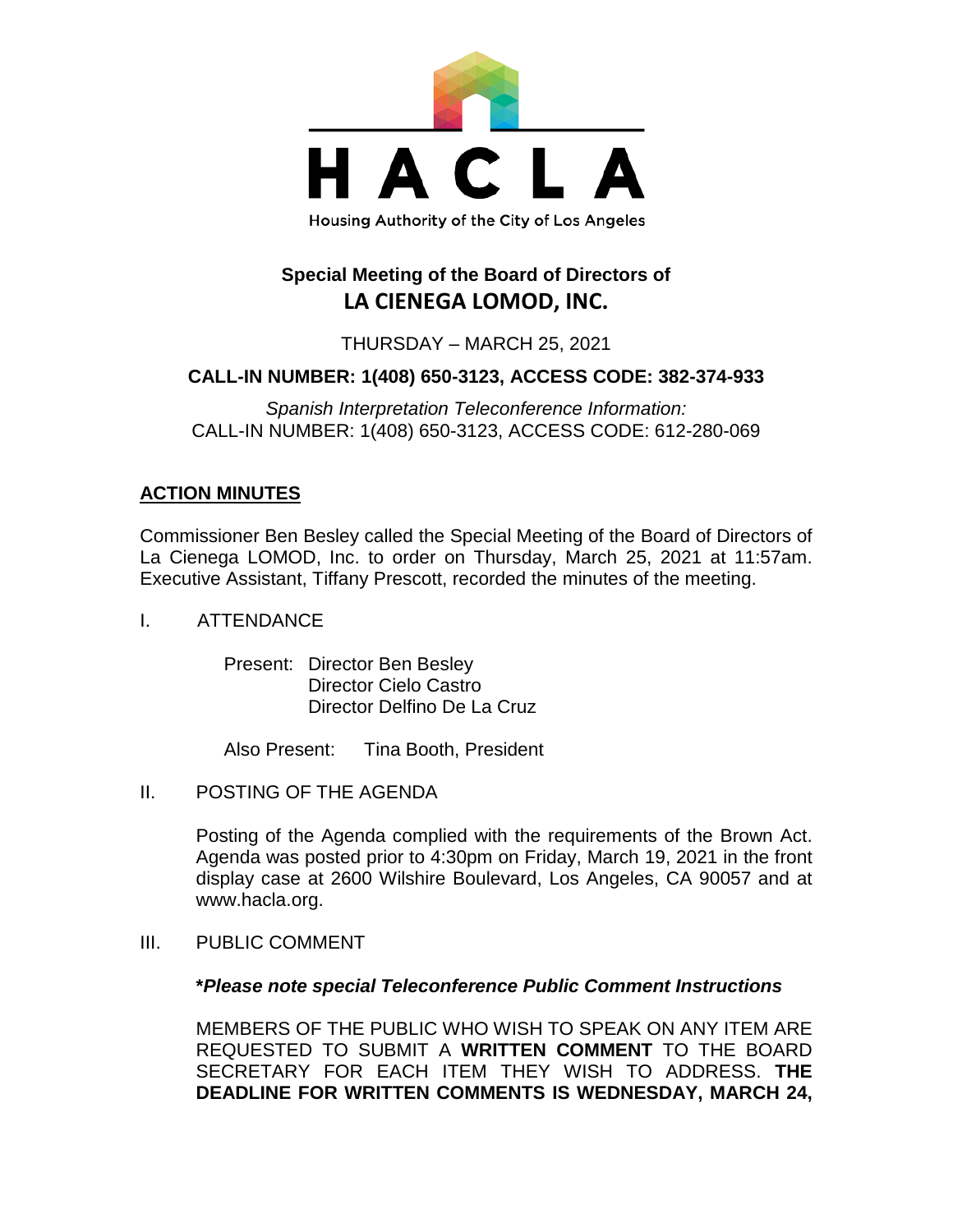**2021 AT 12:00PM. ALL WRITTEN COMMENTS SHOULD BE SUBMITTED VIA EMAIL TO [TIFFANY.PRESCOTT@HACLA.ORG.](mailto:TIFFANY.PRESCOTT@HACLA.ORG) PLEASE MAKE SURE EMAIL INCLUDES NAME, AGENDA ITEM NUMBER, AND ADDRESS/ORGANIZATION FOR WHOM YOU REPRESENT. WE ALSO ASK THAT ALL COMMENTS BE LIMITED TO 500 WORDS OR LESS.** THE SECRETARY WILL PROVIDE ALL WRITTEN COMMENTS TO THE BOARD FOR REVIEW PRIOR TO THE MARCH 25, 2021 LA CIENEGA LOMOD BOD MEETING. THE SECRETARY WILL ALSO READ EACH PUBLIC COMMENT INTO THE RECORD AT THE TIME THE ITEM IS CONSIDERED.

THE PURPOSE OF PUBLIC COMMENT IS TO ALLOW THE PUBLIC TO ADDRESS THE BOARD AND THE BOARD IS INTERESTED IN HEARING FROM MEMBERS OF THE PUBLIC, STAKEHOLDERS AND INTERESTED PARTIES. HOWEVER, SPEAKERS ARE ASKED TO EXERCISE COURTESY AND CONSIDER THE RIGHTS OF OTHER SPEAKERS BY ADHERING TO THE SPECIAL TELECONFERENCE PUBLIC COMMENT INSTRUCTIONS AND IF POSSIBLE REFRAIN FROM UNNECESSARY REPETITION IN THEIR COMMENTS.

### IV. BOARD BUSINESS ITEMS

- 1. Proposed Resolution Authorizing La Cienega LOMOD, Inc. ("Corporation") as the Sole Member of LOMOD RHC I, LLC, a Single Purpose Entity and Managing General Partner of Rose Hill Courts I Housing Partners, L.P., to Enter Into, Execute and Deliver All Required Agreements, Certificates and Documents, Including the Standard Agreement, Pursuant to a Loan From the State Department of Housing and Community Development's Affordable Housing and Sustainable Communities Program in Furtherance of the Redevelopment of Rose Hill Courts Phase I
- Purpose: As required by the State Department of Housing and Community Development ("HCD"), approve and authorize a loan of Affordable Housing and Sustainable Community Program ("AHSC Program") funds from HCD to Rose Hill Courts I Housing Partners, L.P. (the "Partnership") and execution of an AHSC Standard Agreement prior to approval of the financial closing of the redevelopment of Rose Hill Courts Phase I. The executed Standard Agreement is required for HCD to issue a Disbursement Agreement and to ensure a timely closing for Phase I.

Contact: Tina Booth, President

Action: **APPROVED** Motioned: Director Cielo Castro Seconded: Director Delfino De La Cruz